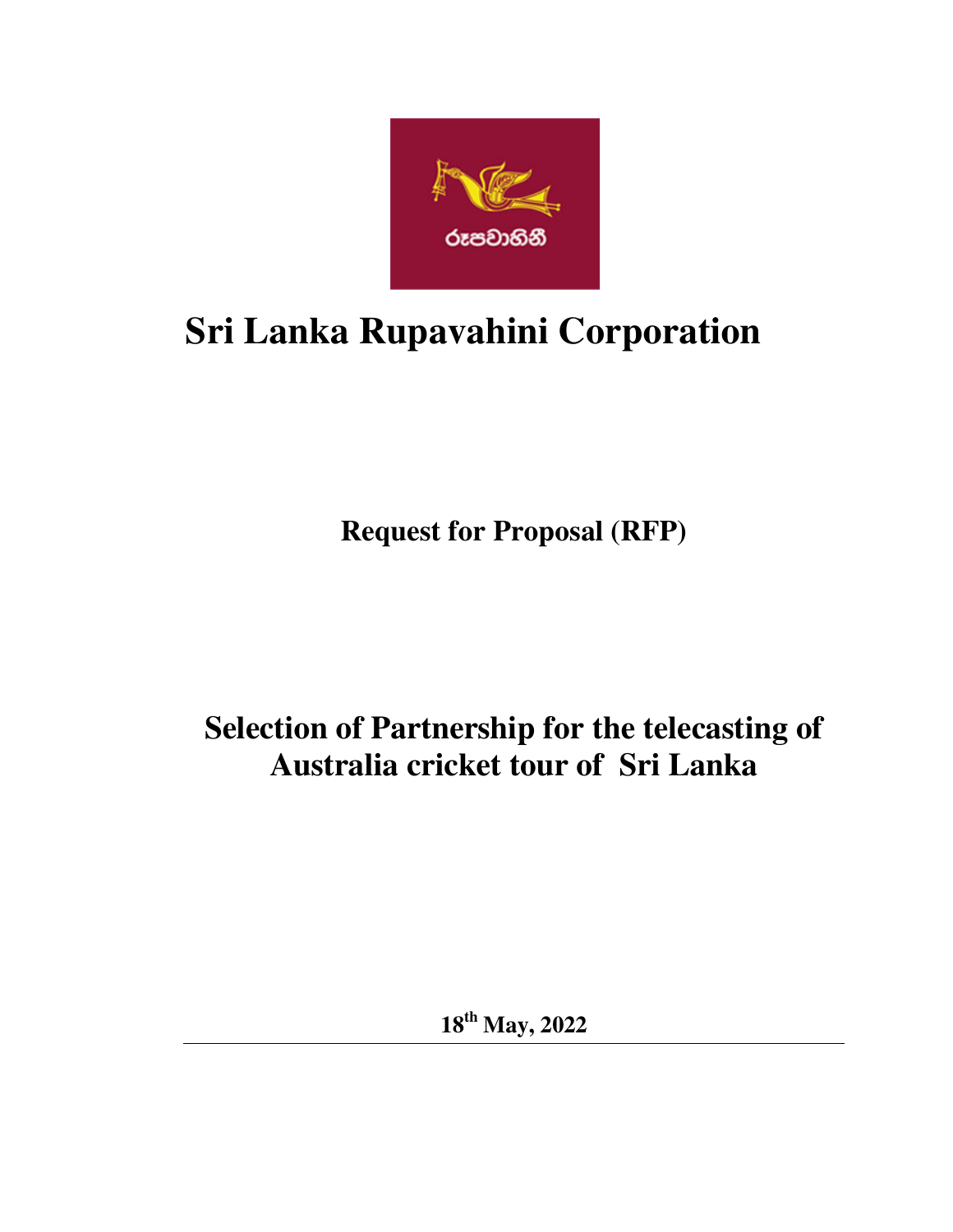### **Table of Content**

|                | Letter of Invitation                                | $-03$ |
|----------------|-----------------------------------------------------|-------|
|                | 1. Introduction to Sri Lanka Rupavahini Corporation | $-04$ |
|                | 2. The Project                                      |       |
|                | 2.1 Introduction to Project                         | - 04  |
|                | 2.2 Current Status                                  | $-04$ |
|                | 2.3 Television Infrastructure Facilities of SLRC    | $-04$ |
|                | 2.4 Problem Statement                               | $-04$ |
|                | 2.5 Project Objectives                              | $-05$ |
| 3 <sub>1</sub> | Guidelines to Bidders                               |       |
|                | 3.1 Response to the RFP                             | $-05$ |
|                | 3.2 Proposal Composition                            | $-06$ |
|                | 3.3 Proposal Submission                             | $-06$ |
|                | 3.4 Incurred Cost                                   | $-06$ |
|                | 3.4 Proposal Format                                 | $-06$ |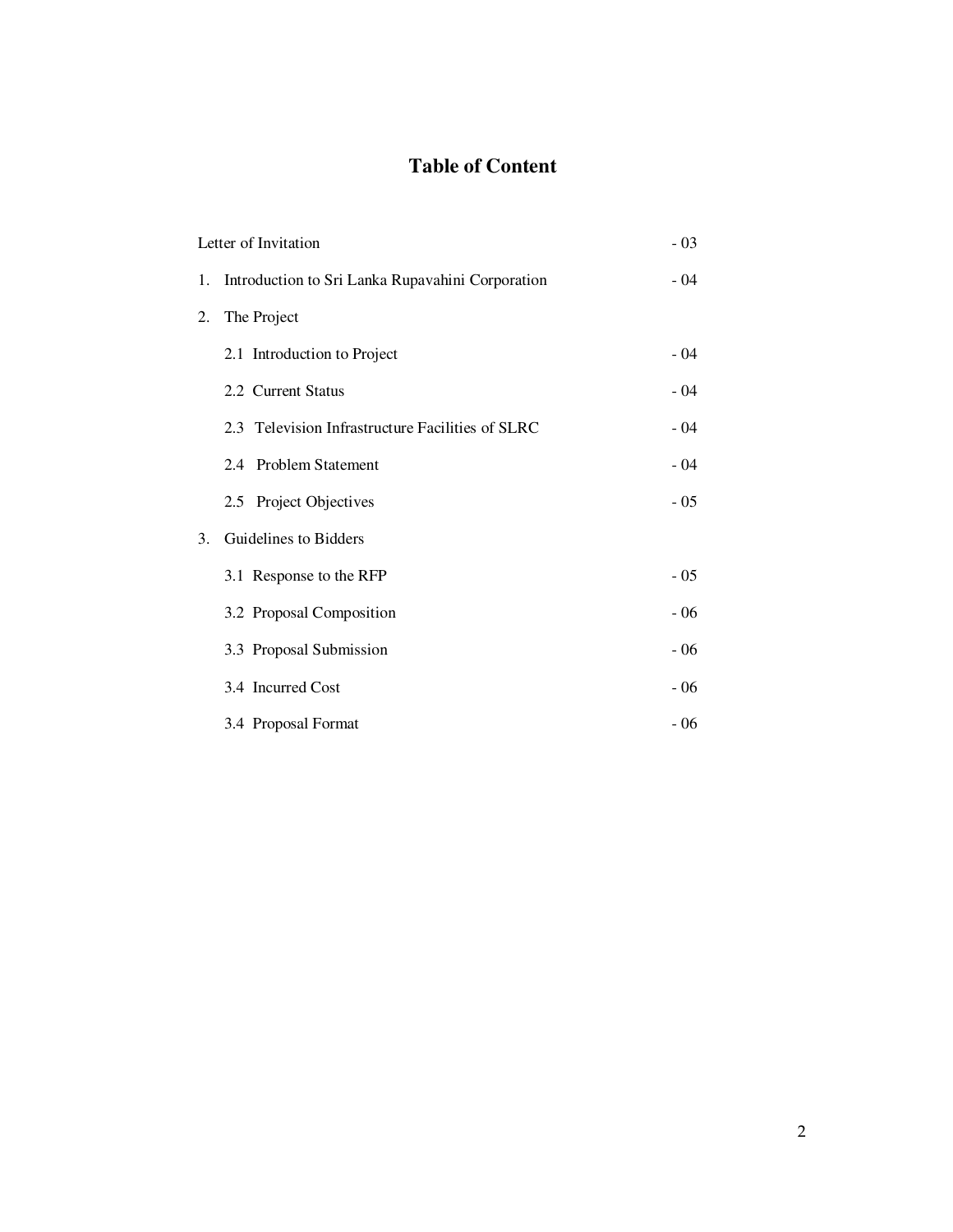#### **Letter of Invitation**

Sri Lanka Rupavahini Corporation Independence Square Colombo 07 18th May 2022

Dear Sir,

- **1.** The procurement committee on behalf of the Board of Directors now invites proposals for the selection of Partnership for the Telecasting of the Australia Cricket Tour of Sri Lanka to be held from  $07<sup>th</sup>$  June –  $12<sup>th</sup>$  July 2022 in compliance with specifications and guidelines outlined in this document.
- **2.** This Request for Proposal (RFP) has been addressed to the responsible and reputed parties who are financially viable for the requested project.
- **3.** The bidder who complies with the requirements outlined in this document and has provided with the financially lowest profit sharing offer will be awarded the contract.

It is not permissible to transfer this invitation to any other firm.

- **4.** Please inform us in writing within three working days at the above address that:
	- (a) you received the letter of invitation; and
	- (b) you will submit your proposal.

Your Sincerely

Chairman Procurement Committee Sri Lanka Rupavahini Corporation P.O.Box 2204 Colombo 07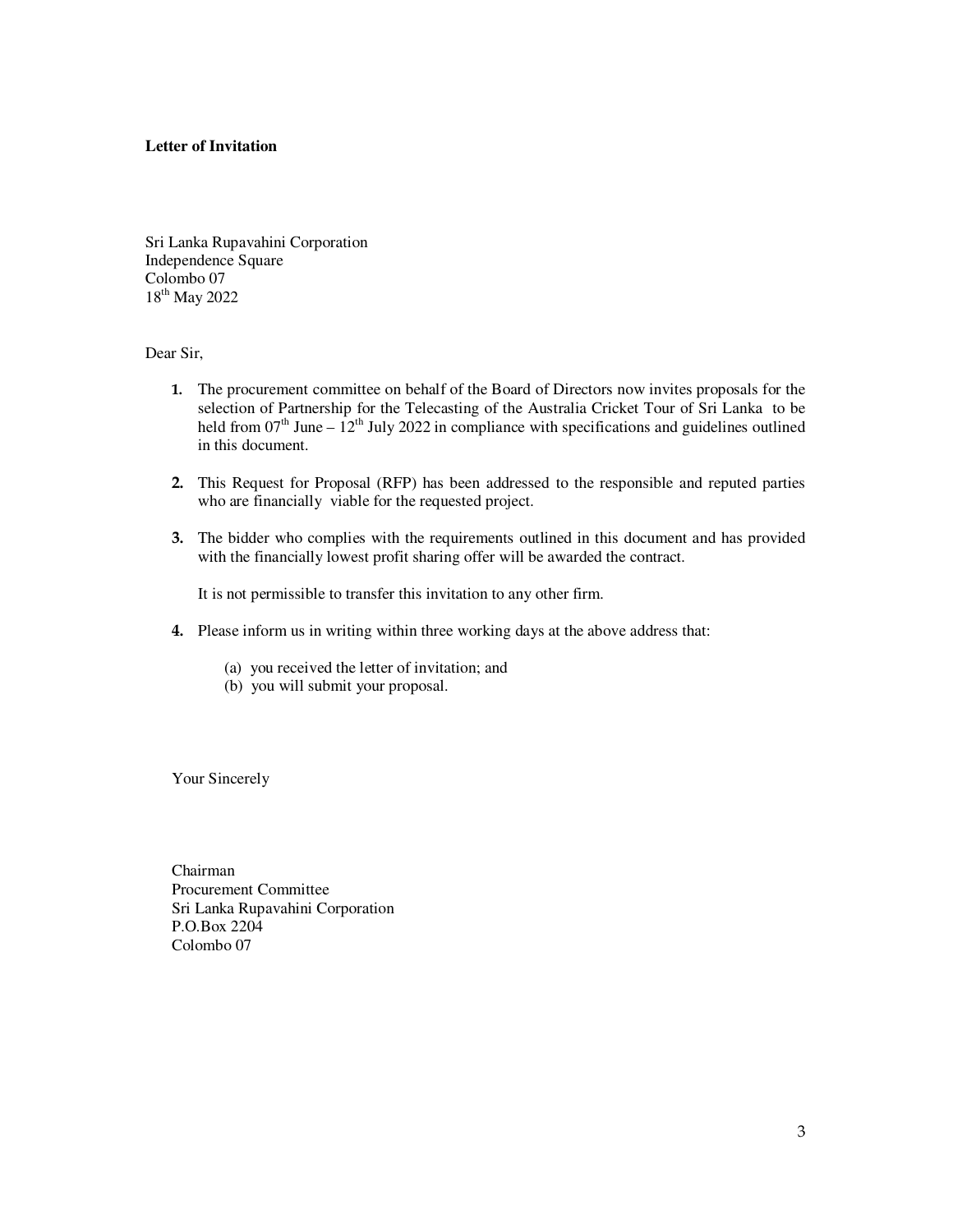#### **1. Introduction to Sri Lanka Rupavahini Corporation**

Sri Lanka Rupavahini Corporation is the National TV Broadcaster in Sri Lanka and operates three terrestrial channels namely Rupavahini, Nethra and Channel EYE ( Leader in Sport). SLRC Channel EYE has Nine(09) numbers of VHF & UHF TV Transmitters which have the island wide coverage.

#### **2. The Project**

#### **2.1 Introduction to Project**

By virtue of powers vested in SLRC under section 8 together with subsection (f) and (n) of the Sri Lanka Rupavahini Corporation Act No. 6 of 1982, SLRC seeks an investment partner for the live telecasting of cricket matches in Australian Tour of Sri Lanka on profit sharing basis.

#### **2.2 Current Status**

Sri Lanka Cricket (SLC) has awarded the terrestrial TV Telecasting right to the Channel EYE in pursuant to the competitive bidding submitted by SLRC

#### **2.3 Television Infrastructure Facilities of SLRC**

Presently, almost all the studio and outside cameras are compatible with full HD format and all the HD cameras are presently operating with SD format since the transmission format is still SD analog in Sri Lanka.. In addition, most of Non-Linear editing setups can be operated for both SD and HD programs. SLRC has C-Band satellite receiving antenna system and fiber connectivity to receive the live feeds from the Cricket playing venues.

In order to be highly competitive, SLRC has addressed how the equipment are used to produce programs that are widely distributed on global and national basis. That will be benefitted for the creation of High Definition (HDTV) programming proceeding the multi-channel and multi-platform HD broadcast distribution catching new businesses, customers, markets and the competition.

SLRC Channel EYE is the leader in sports and has acceptable coverage and remarkable viewership.

#### **2.4 Problem Statement**

SLRC has all the technical infrastructure facilities including island wide TV transmitter network and well experienced professional staff in both production and technical. With that human and physical assets owned by SLRC and the reputation in telecasting of international cricket tournaments in the past including the 1986 world cup of which Sri Lanka was the champions, SLRC was able to get the award of terrestrial TV right for the live telecast of cricket matches in Australian Tour of Sri Lanka.

SLRC has to pay unto SLC Rs. 41,750,000/- plus applicable Taxes upon the receipt of the letter of award. Due to the prevailing situation of the country, SLRC is in trouble to find that much of money since the SLRC revenue is not up to the expected margins for more than two years due to lack of sponsorships during the period of Covid 19 pandemic outbreak.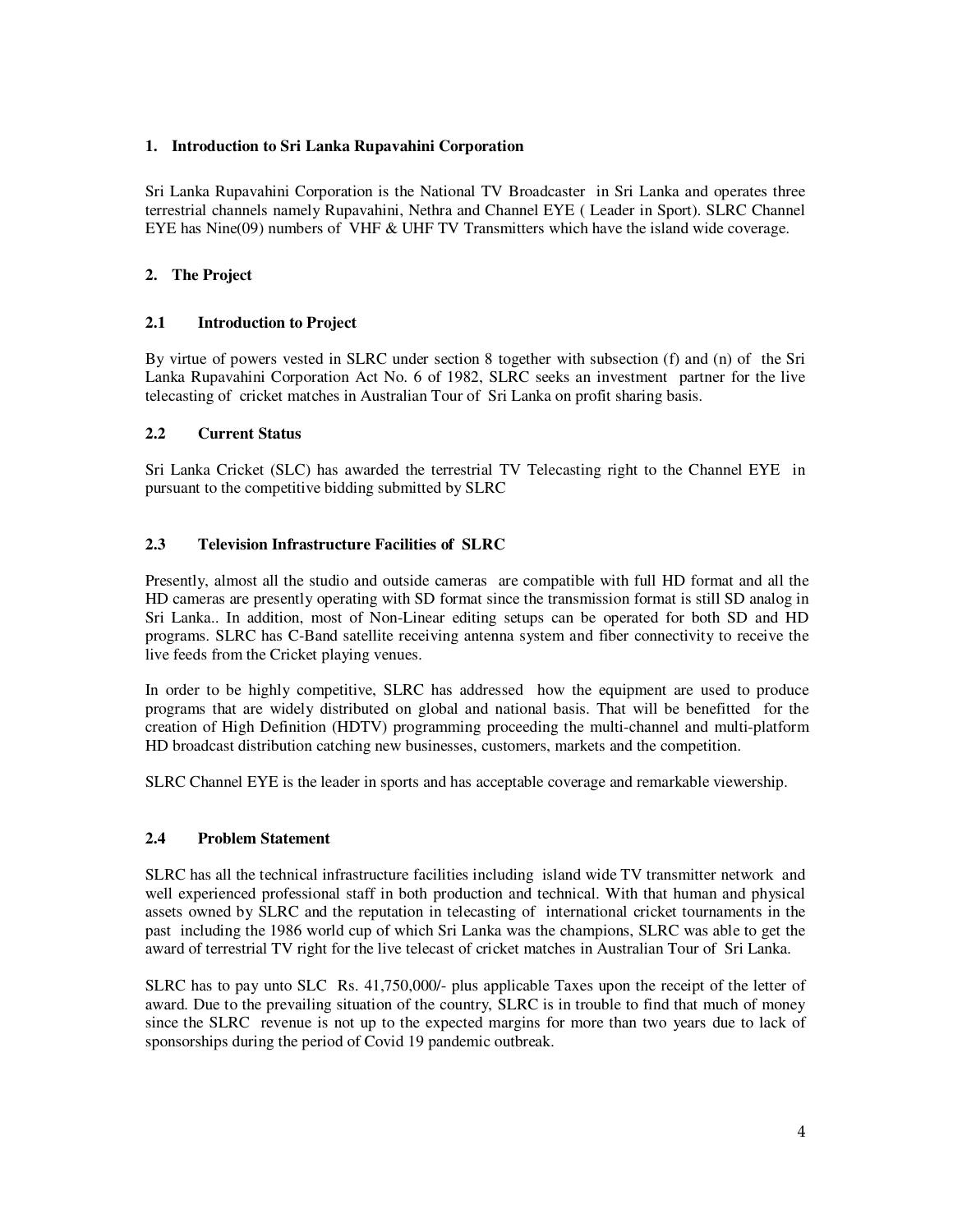#### **2.5 Project Objectives**

In the above circumstance in 2.4, SLRC request for proposal from interested investment partners to accomplish this project and cater the above problems with the partnership agreement between the selected partner.

#### **3. Guidelines to Bidders**

Proponent investment partner,

- shall be a limited liability company incorporated under the laws of Sri Lanka
- should have been in existence for at least 5-years in operation
- would be willing to enter into a structured arrangement and sign an agreement with SLRC to participate in the project as the financial partner on profit sharing basis or negotiated fixed amount
- should have previous exposure in investing in sports related projects and it would be considered as an advantage
- would be required to provide a bank guarantee from an acceptable local bank valid for a sum of Rs. 600,000/- for 14 days.

Please note that SLRC reserves the all rights to carry out a due diligence to ensure suitability and acceptability of prospective investing partner.

#### **3.1 Response to the RFP**

- a. The offers must be submitted giving full particulars in a sealed envelope at the address given below, on or before 1500 Hrs on  $23^{rd}$  May 2022. The envelope should be securely sealed and stamped. The topic as , " RFP for the selection of partnership for telecasting the Australia Cricket Tour of Sri Lanka" should be written on top left-hand corner of the envelop.
- b. Proposals should be organized in the following manner:
	- i. Three copies of the proposal

ii. The proposals should be prepared with pages properly numbered.

- c. All pages of the Original Proposal shall be signed by the authorized person granted authority to sign on behalf of the bidder.
- d. Responses to clarifications provided by the purchaser or the bidder on any queries rose on the RFP document and the proposals submitted would be annexed to the contract, which will be signed between the selected bidder and the purchaser for reference.